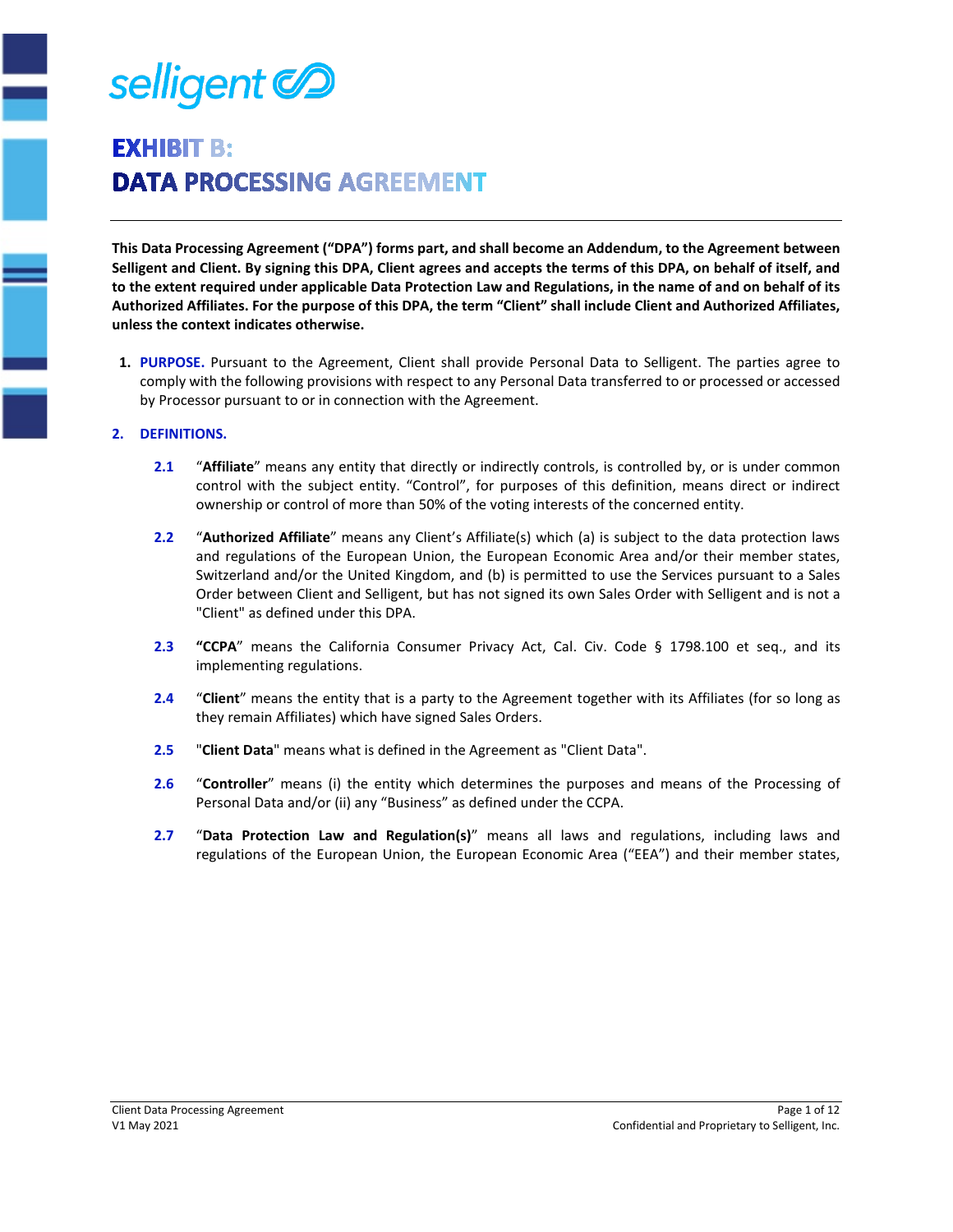Switzerland and the United Kingdom, the United States and its states, including the CCPA, applicable to the Processing of Personal Data under the Agreement.

- **2.8** "**Data Subject**" means (i) the identified or identifiable person to whom Personal Data relates; and/or (ii) any "Consumer" or "Individual" as defined by any Data Protection Law and Regulation.
- **2.9** "**Data Subject Rights**" means those rights identified in Data Protection Law and Regulations that are granted to Data Subjects.
- **2.10** "**GDPR**" means the Regulation (EU) 2016/679 of the European Parliament and of the Council of 27 April 2016 on the protection of natural persons with regard to the processing of personal data and on the free movement of such data, and repealing Directive 95/46/EC (General Data Protection Regulation).
- **2.11** "**Personal Data**" means (i) any Client Data that directly or indirectly identifies a natural person, or, with respect to those countries where relevant, a legal person; (ii) any "Personal Information" of a "Consumer" as those terms are defined under the CCPA; and (iii) any Personal Information of an individual as that term is defined under any data protection law and regulation.
- **2.12** "**Privacy Shield Framework**" means the EU-US and/or Swiss-US Privacy Shield self-certification program operated by the US Department of Commerce.
- **2.13** "**Processing**" means any operation or set of operations which is performed upon Personal Data, whether or not by automatic means, such a collection, recording, organization, structuring, storage, adaptation or alteration, retrieval, consultation, use, disclosure by transmission, dissemination or otherwise making available, alignment or combination, restriction, erasure, deletion, or destruction. "Process", "Processed" and "Processes" shall be interpreted accordingly.
- **2.14** "**Processor**" means (i) the entity that Processes Personal Data on behalf of the Controller and/or (ii) any "Service Provider" as defined in the CCPA.
- **2.[1](#page-1-0)5** "Selligent" means Selligent, Inc.<sup>1</sup>, acting on behalf of itself, and to the extent required under applicable Data Protection Law and Regulations, in the name of the Selligent Affiliates. A list of the Selligent Affiliates is attached in Schedule 1 of this DPA.
- **2.16** "**Standard Contractual Clauses**", "**SCCs**", or "**SCC**" means the European Commission standard contractual clauses for the transfer of Personal Data to a Processor established in a third country which

<span id="page-1-0"></span><sup>&</sup>lt;sup>1</sup> A corporation incorporated under the laws of the State of Delaware, USA, with offices at 9 Lea Avenue, Nashville, Tennessee, 37210 (USA)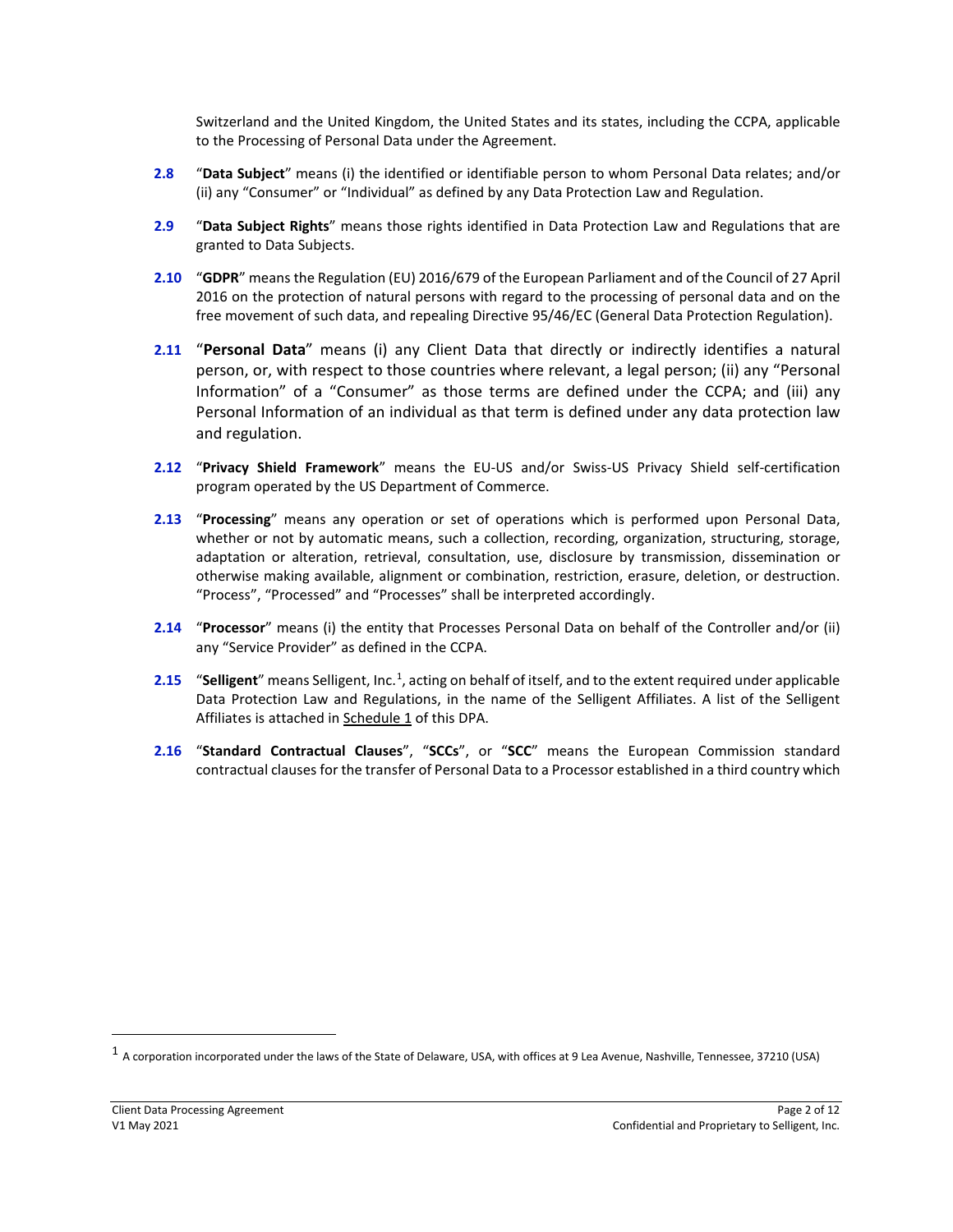does not ensure an adequate level of data protection, as approved by Commission Decision 2010/87/EU (Controller to Processor transfers) as amended, replaced or repealed from time to time.

- **2.17** "**Sub-processor**" means any person appointed by or on behalf of Selligent to Process Personal Data on behalf of Client in connection with the Agreement.
- **2.18** "**Supervisory Authority**" means either (as applicable): (i) an independent public authority which is established by an European Union Member State pursuant to Article 51 of the GDPR; or (ii) the California Attorney General.
- **2.19 "User"** means an individual expressly authorized by Client to use the Services and to whom Client has supplied a user identification and password. Users may include Client's employees, agents (third-party service providers), independent contractors, or subcontractors.

All capitalized terms not defined herein shall have the meaning set forth in the Agreement.

### **3. ROLES OF THE PARTIES.**

- **3.1 Controller and Processor.** The parties acknowledge and agree that with regard to the Processing of Personal Data, Client (including for the avoidance of doubt Authorized Affiliates, as the case may be) is the Controller and Selligent is the Processor with respect to Personal Data that Selligent Processes pursuant to the Agreement.
- **3.2 Authorized Affiliates.** Client enters into this DPA on its own behalf and, to the extent applicable, in the name and on behalf of its Authorized Affiliates, thereby establishing a separate DPA between Selligent and each of such Authorized Affiliates subject to Section 9 of this DPA. For the avoidance of doubt, where an Authorized Affiliate becomes a party to this DPA, to the extent required under the Data Protection Law and Regulations, it is bound by its obligations as Controller. Unless otherwise prescribed by the Data Protection Law and Regulations, any right will be exercised by Client as party to the Agreement on behalf of an Authorized Affiliate and such rights exercised by Client as party to the Agreement shall be exercised in a combined manner for all of its Authorized Affiliates and not separately for each of them.

#### **4. PROCESSING OF PERSONAL DATA.**

- **4.1 Subject-matter of the Processing.** The subject-matter of the Processing is the performance of the Services pursuant to the Agreement. The content of the Processing, the types of Personal Data Processed and the categories of Data Subjects concerned by the Processing are further detailed in Schedule 2 of this DPA. The parties agree that the Processing of Personal Data by Processor is a valid business purpose for the duration of the Agreement, unless otherwise agreed in writing or provided in Section 4.2.
- **4.2 Provision of Personal Data by the Controller.** It is up to Client's sole discretion to monitor what Personal Data is transferred to and uploaded on the Selligent Platform and to assess whether the technical and organizational measures implemented by Selligent provide the appropriate level of protection of its Personal Data on the Platform. Client shall comply with the requirements of Data Protection Law and Regulations in its use of the Services, Processing of Personal Data and in any instruction for the Processing of Personal Data. Client instructs Selligent (and authorizes Selligent to instruct each sub-processor) to: (i) Process Personal Data, including but not limited to by disclosing such data to sub-processors and other third parties; (ii) transfer Personal Data to any country or territory subject to Section 7; and (iii) engage any sub-processors subject to Section 6. Client is and will at all relevant times remain duly and effectively authorized to give the instruction in this sentence.

Client is solely responsible: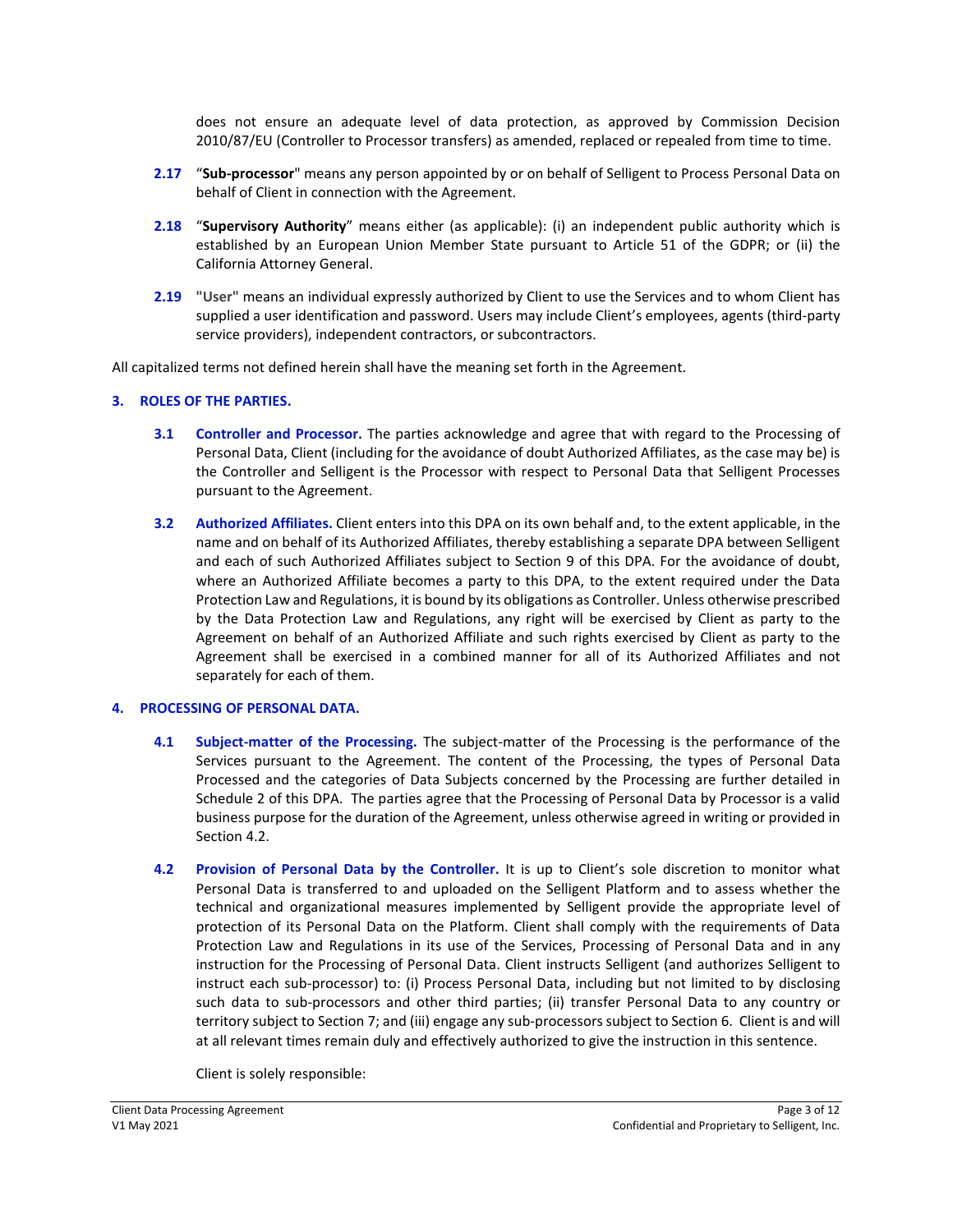a) for the accuracy, quality, integrity, legality, reliability and appropriateness, and, in general, the content of Personal Data transferred to and stored in the Platform, or generated and used by the Services;

b) for the use of a secured communication protocol when submitting the Personal Data on the Selligent Platform (such as FTPS, SFTP or HTTPS); and

c) the means by which Client acquired Personal Data, and any applicable requirement to provide notice to Data Subjects of the use of Selligent as Processor.

#### **4.3 Processing of Personal Data by Selligent.**

**4.3.1 Clients Instructions.** Selligent shall Process Personal Data only on behalf of and according to documented instructions of Client for the following purposes:

- a) Processing in accordance with the Agreement and any specific Sales Order or Statement of Work;
- b) Processing determined by the Users upon their use of the Services; and

c) Processing upon other documented instructions provided by Client (e.g. via email) in line with the Agreement and consistent with the Services.

**4.3.2 Selligent's use of Personal Data.** Selligent shall not use the Personal Data for its own purposes or for the purposes of any third-party, and shall Process Personal Data in accordance with Data Protection Laws and Regulations, this DPA and the Agreement. Selligent shall not take any unilateral decisions about the use of the Personal Data or the length of time the Personal Data will be stored, except pursuant to statutory provisions or court or regulatory body decision that prescribe otherwise.

**4.3.3 Processor's employees.** Subject to Section 6 below, Selligent's employees who may have access to the Personal Data are limited to those employees performing Services in accordance with the Agreement, except prescribed otherwise by Data Protection Law and Regulations. The group of employees performing Services in accordance with the Agreement are listed in Schedule 2 of this DPA.

### **5. SECURITY OF PERSONAL DATA.**

- **5.1 Security Measures.** The Processor shall maintain appropriate technical and organizational measures designed to secure Personal Data (including to protect Personal Data against accidental or unlawful destruction, loss or alteration or damage, unauthorized disclosure of, or access to, Client Data). Subject to Section 5.2 below, details of such technical and organizational measures are available upon Client's written request, and are only provided for the purpose of demonstrating compliance with the Data Protection Law and Regulations. These measures are designed to provide a suitable and reasonable level of security, taking into account the state of the art, the costs of implementation, as well as the risks inherent in data Processing proposed by the Processor and the nature of the Personal Data.
- **5.2 Certifications and Audits.** As of the date of execution of this DPA, Selligent has obtained the third-party certifications as described in Schedule 3 of this DPA. Upon Client's written request, not more than once per calendar year (unless requested by a Regulatory Authority), and subject to reasonable notice, Selligent will enable the Controller to supervise its compliance with provisions of Section 5.1 above by instituting an audit, subject to any confidentiality obligations owing to Selligent and any third-parties. Selligent will provide the necessary information and documentation and its reasonable cooperation with Client. The audit will be carried out in line with the requirements set out in the Selligent Support and Service Level Schedule. The costs of any such audit will be borne by Client, unless the audit reveals that the provisions of Section 5.1 have not been complied with in a material way, in which case the Processor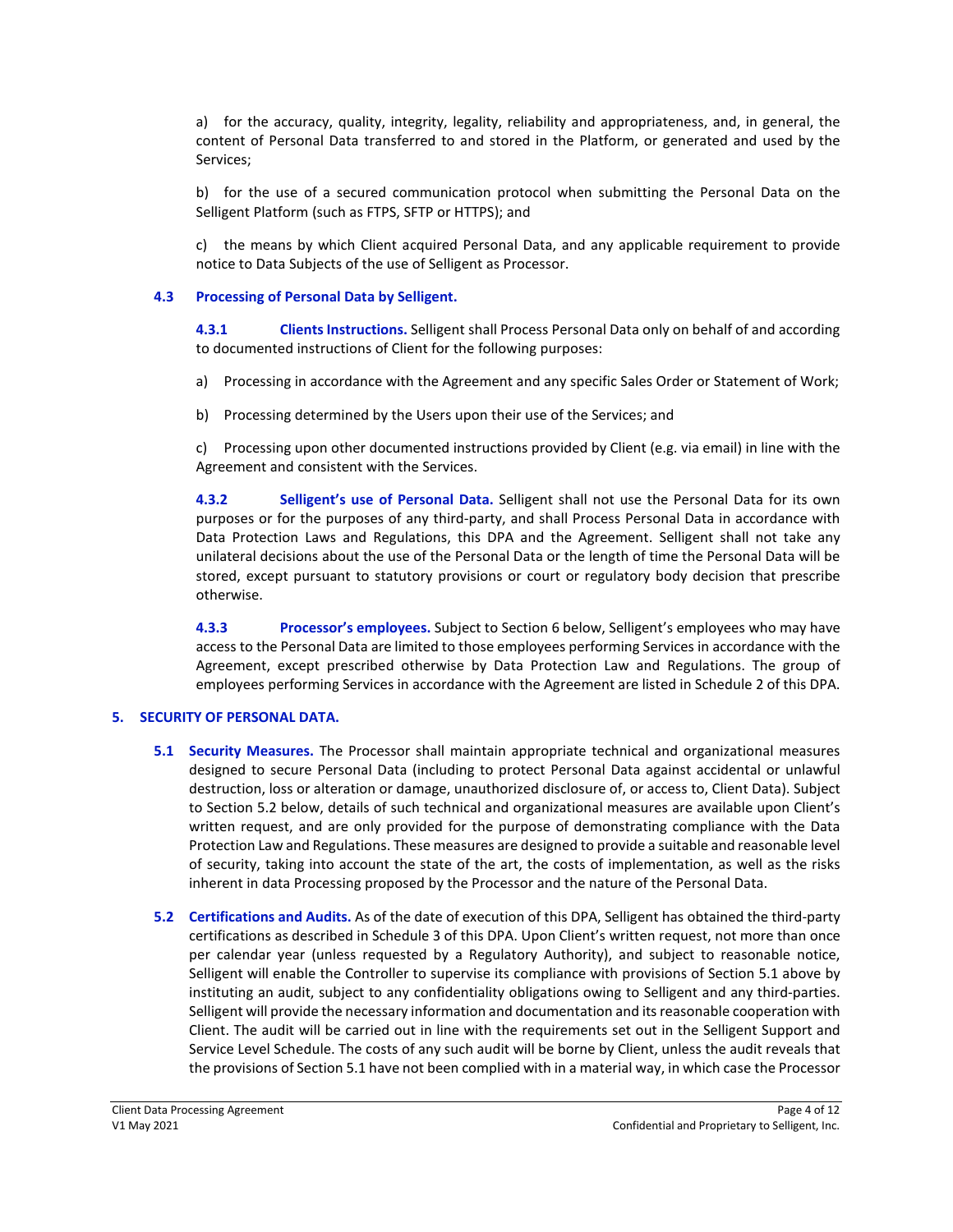will bear the costs of the audit directly related to any noted material errors. In such case, the Processor will promptly develop a corrective action plan. It is agreed that Client will mitigate the burden of the audit for Selligent by combining, to the extent possible, several audit requests carried out on behalf of different Authorized Affiliates into one single audit.

**5.3 Management and Notification of Personal Data Incidents.** Selligent shall notify Client without undue delay after becoming aware of the accidental or unlawful destruction, loss or alteration or damage, unauthorized disclosure of, or access to, Client Data, including Personal Data Processed by Selligent or its sub-processor(s) of which Selligent becomes aware (hereafter a "Personal Data Incident"). Selligent's notification of or response to a Personal Data Incident under this Section 5.3 will not be construed as an acknowledgement by Selligent of any fault or liability with respect to the Personal Data Incident. Selligent will make reasonable efforts to identify the nature, scope and circumstances of such Personal Data Incident and take those measures as Selligent deems necessary and reasonable to be taken, to the extent within Selligent's reasonable control and provide Client with sufficient information to allow Client to meet its obligations under Data Protection Laws and Regulations to report or inform Data Subjects and/or Supervisory Authorities of the Personal Data Incident. At Client's written request, Selligent will reasonably cooperate with Client to enable Client to comply with the notification obligation, according to Section 11 of this DPA.

# **5.4 Confidentiality of Personal Data.**

**5.4.1 Confidentiality within the organization of the Processor.** Processor shall ensure that Selligent's employees having access to Personal Data are bound by contractual confidentiality obligations and are informed about the confidential nature of the Personal Data and the responsibilities arising from the Processing of Personal Data.

**5.4.2 Confidentiality outside the organization of the Processor.** Unless it has obtained Client's prior written consent, Selligent is prohibited from granting any third-party access to the Personal Data, except and to the extent that it is necessary for the performance of the Services and in accordance with Section 6 below.

If Selligent receives a request or an order from a regulatory authority, a government agency, or a court (including but not limited to investigative, penal, or security institutions) to inspect or be provided with Personal Data belonging to the Controller (each an "Order"), then Selligent will, to the extent legally permitted, inform Client without undue delay of such Order. In dealing with the Order, Selligent will observe Client's instructions (including an instruction to leave all or part of dealings with the Order to Client) and will provide all reasonably necessary cooperation. Should the Order prohibit Selligent from meeting its obligations pursuant to this Section, Selligent will promote the reasonable interests of Client and , in particular, will scrutinize any such Order to determine whether the Order is valid, legally binding and lawful and take all reasonable steps to reject or contest any Order that is not valid, legally binding and lawful.

### **6. SUB-PROCESSORS.**

- **6.1** Client agrees that Selligent's Affiliates are specifically authorized by Client to be retained as subprocessors and that Selligent and Selligent's Affiliates may retain respectively third-party subprocessors in connection with the performance of the Services. Selligent Affiliates and country of location are listed in Schedule 1 of this DPA. Sub-processors whose services Selligent wishes to engage for Processing Personal Data will be selected with due care and diligence appropriate to the type and volume of Personal Data being processed.
- **6.2** Selligent or Selligent's Affiliates will have in place a written agreement with any sub-processor it uses containing data protection obligations not less protective than those in this DPA with respect to the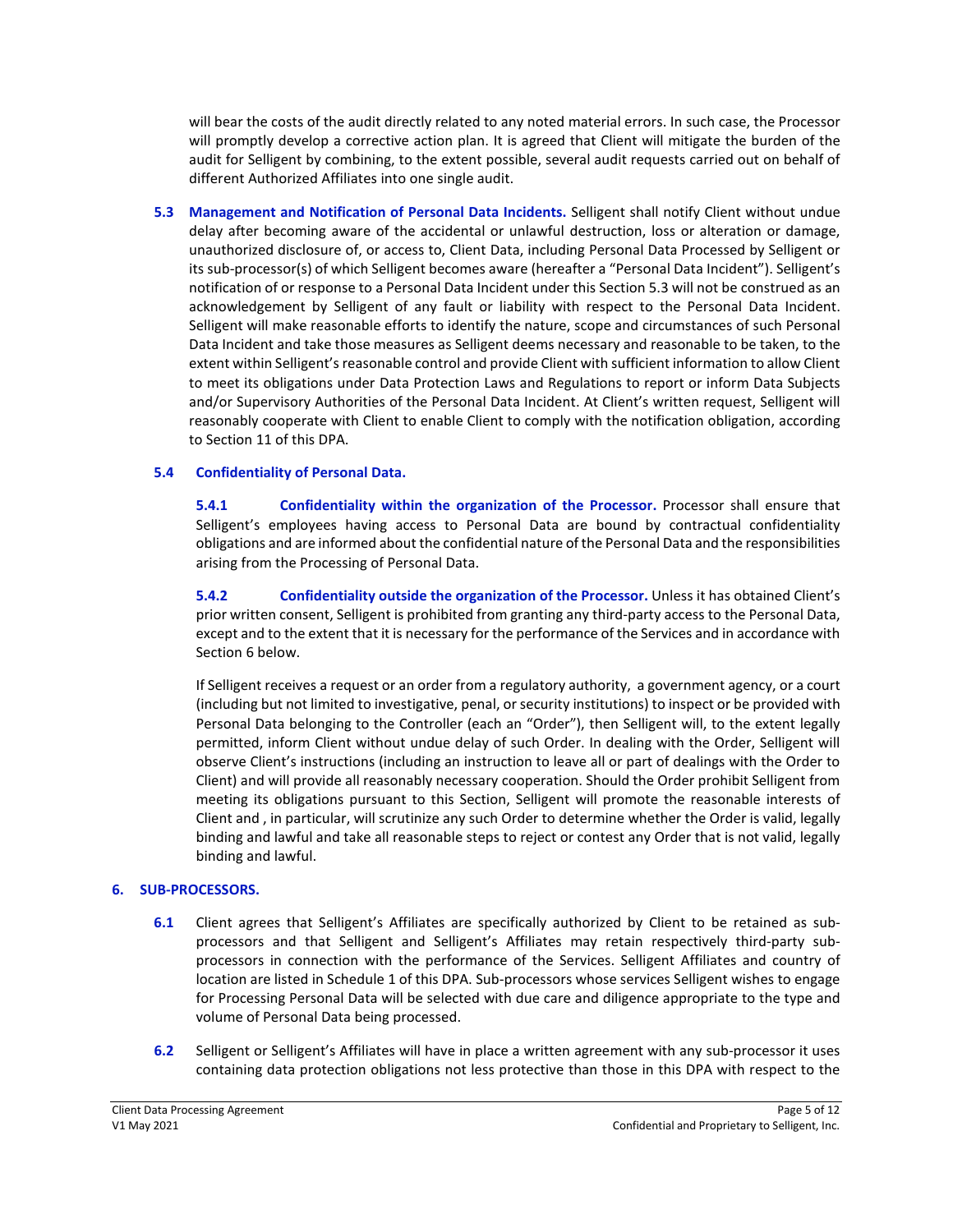protection of Personal Data to the extent applicable to the nature of the Services provided by such subprocessor. The agreement with sub-processor will provide that sub-processor agrees to only Process Personal Data (i) in a country that the European Commission has declared to have an "adequate" level of protection; (ii) on terms equivalent to the Standard Contractual Clauses, (iii) pursuant to a Binding Corporate Rules approval granted by competent European data protection authorities, or (iv) pursuant to a compliant US-EU and/or US-Swiss Privacy Shield certification.

- **6.3** Selligent will notify Client in writing of its decision to engage or replace a sub-processor in due time, in order to give the Controller the opportunity to comment to such addition or change, and, as the case may be, to object in accordance with Article 28 of the GDPR. Client may object to a new sub-processor on a bona-fide and reasonable basis, by notifying Selligent in writing, not later than five (5) business days after receipt of Selligent's notice, and in such event, the parties will meet to discuss the objections and agree on a reasonable solution acceptable to each of them. If no solution is found within ten (10) calendar days of Client's objection, and subject to the new sub-processor not presenting the same level of technical and organizational measures as those previously in place, Client shall be entitled to terminate any such Sales Order or Statement of Work with respect to such Services that cannot be provided by Selligent without the use of the objected new sub-processor, and upon such termination, to a refund of any prepaid fees covering the remainder of the term for such specific Services, without any additional compensation being owed by any party. If Client does not terminate a Sales Order of Statement of Work because of the use of the objected new sub-processor, that sub-processor will be deemed to have been authorized by Client.
- **6.4** The sub-processors with country of location engaged by the Processor upon execution of this DPA are listed in Schedule 4 of this DPA.
- **6.5** Selligent will remain liable for the acts and omissions of its sub-processors to the same extent it would be liable under this DPA if performing itself the services of a sub-processor.

### **7. ONWARD TRANSFER OF PERSONAL DATA.**

- **7.1 Hosting of Client Data.** Selligent Platform is located within the United States of America (USA).
- **7.2 Mechanisms for Transfer of Personal Data.** As of the execution of this DPA, Selligent, Inc. is certified under the EU-US and Swiss-US Privacy-Shield Frameworks and Client warrants that it is authorized to transfer the Personal Data to Selligent acting as Processor outside of the EU, and that such transfer of Personal Data is taking place only for the limited and specified purposes of providing the Services under the Agreement. Client warrants that it has undertaken all necessary steps to ascertain that Selligent's technical and organizational measures are reasonable and appropriate steps designed to ensure the effective processing of Personal Data in a manner consistent with Data Protection Laws and Regulations. By entering into this DPA, in each case where such transfer as referred to above would be prohibited by Data Protection Law and Regulations in the absence of the Standard Contractual Clauses established pursuant to the EU Commission Decision 2010/87/EU of 5 February 2010, Client hereby grants Selligent power of attorney to enter, in the name of and on behalf of Client, into these Standard Contractual Clauses, deemed incorporated herewith by reference.

In the event that the Services are covered by more than one transfer mechanism, the transfer of Personal Data will be subject to a single transfer mechanism in accordance with the following order of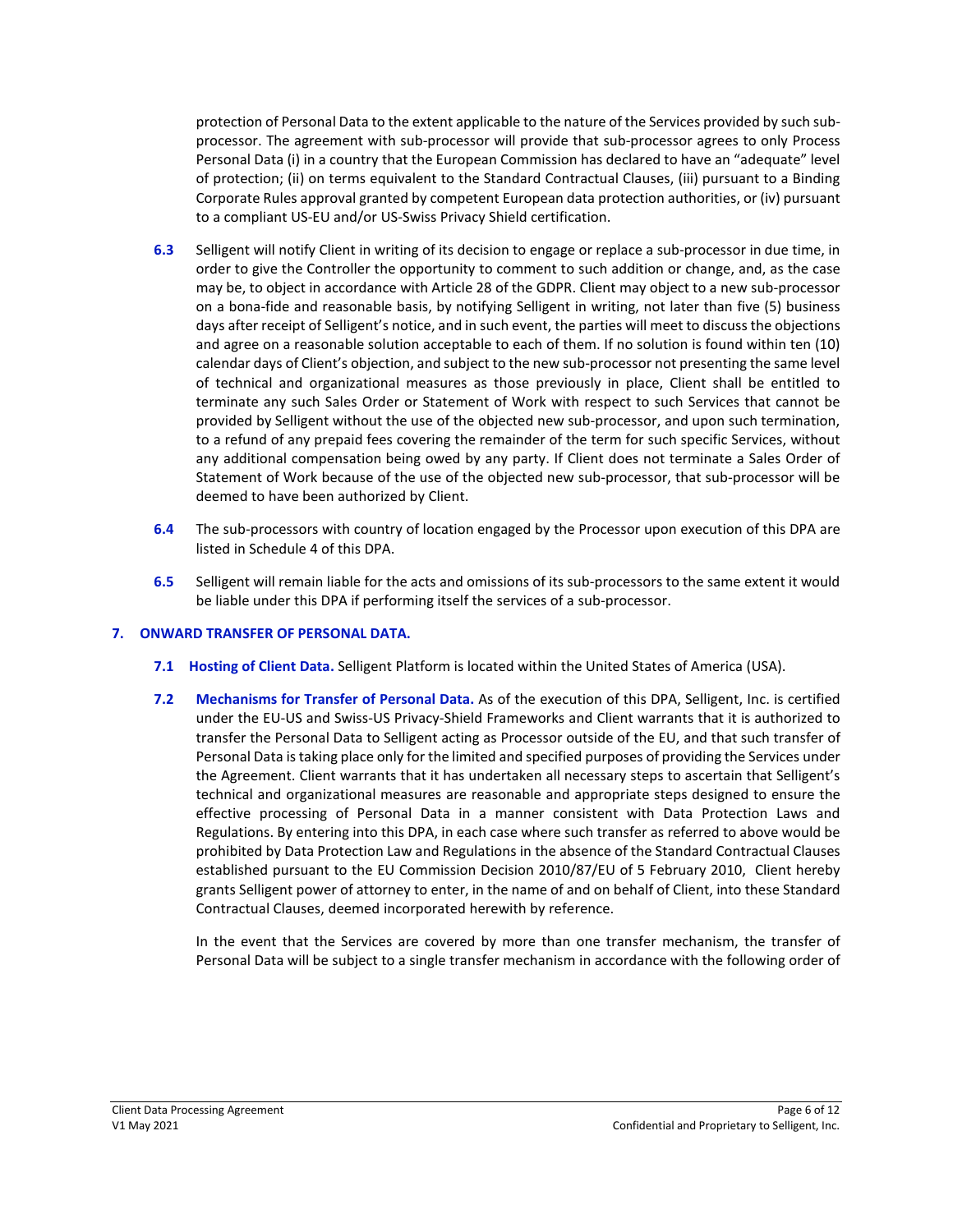precedence: (a) the Standard Contractual Clauses as set out in this section; and (b) Swiss-US Privacy Shield Framework self-certifications.

The Controller agrees that for Support Services purposes, support may be provided, when necessary, by a Selligent Affiliate within the United Kingdom or EEA.

In case any permitted use of the Services by a Client to an Authorized Affiliate results in a transfer of Personal Data outside the European Union, the EEA, and their member states, Switzerland and the United Kingdom, Client and such Affiliate shall comply with all Data Protection Law and Regulations applicable to transfers of Personal Data outside the European Union, the EEA, and their member states, Switzerland and the United Kingdom.

**8. DATA SUBJECT'S RIGHTS.** Client is responsible for responding to a data subject's exercise of their Data Subject Rights (each a "Data Subject Request") using its own access to the relevant Personal Data. To the extent Client, in its use of the Services, cannot itself access such relevant Personal Data, Selligent shall, upon Client's request, use commercially reasonable efforts to assist Client in accessing such relevant Personal Data, to the extent Selligent is legally permitted to do so and the response to such Data Subject Request is required under Data Protection Laws and Regulations.

Selligent will, to the extent legally permitted, promptly notify Client if Selligent receives a Data Subject Request directly from a Data Subject. Selligent will not respond to such request except on the documented instructions of Client or as required by applicable law.

**9. LIABILITY FOR BREACHES UNDER THIS DPA.** EACH PARTY'S AND ALL OF ITS AFFILIATES' LIABILITY, TAKEN TOGETHER IN THE AGGREGATE, ARISING OUT OF OR IN CONNECTION WITH THIS DPA, AND ALL DPAS BETWEEN AUTHORIZED AFFILIATES AND SELLIGENT, WHETHER IN CONTRACT OR TORT, SHALL BE SUBJECT TO THE LIABILITY LIMITATIONS SET FORTH IN THE AGREEMENT AND ANY REFERENCE TO A PARTY'S LIABILITY IN THE AGREEMENT SHALL BE DEEMED TO BE A REFERENCE TO THE AGGREGATE LIABILITY OF SUCH PARTY AND ALL OF ITS AFFILIATES.

### **10. TERM AND TERMINATION OF THIS DPA.**

- **10.1** This DPA will become effective upon its signing by both parties (the "DPA Effective Date"). Unless earlier terminated, this DPA will terminate upon the termination of the Agreement.
- **10.2** In the event that changes in law or regulation render performance of this DPA impossible or commercially unreasonable, or if any modification to this DPA is required to comply with a material change in any Data Protection Law and Regulations, Selligent will provide Client with an addendum to this DPA to address such impossibility, commercial unreasonableness or material change. If Client does not agree to such addendum in the time required, either party may by notice to the other, terminate the Agreement and this DPA on notice, without liability to either party.
- **10.3** At the request of Client or upon the termination of the DPA (regardless of the reasons for such termination), Selligent will ensure that, at Client's option:

a) the Personal Data is made available to Client or to a subsequent service provider in accordance with the Agreement entered into by the parties. Such request must be notified by Client in writing at the latest by the effective date of termination or expiration of the Agreement. Processor will return to Client its data through FTPS or SFTP within fifteen (15) calendar days of such request. All complaints relating to the return of the data must be notified to Selligent in writing within ten (10) calendar days of the return. The format in which such data will be returned will be Selligent format or any other format that can be read on industry standard software; or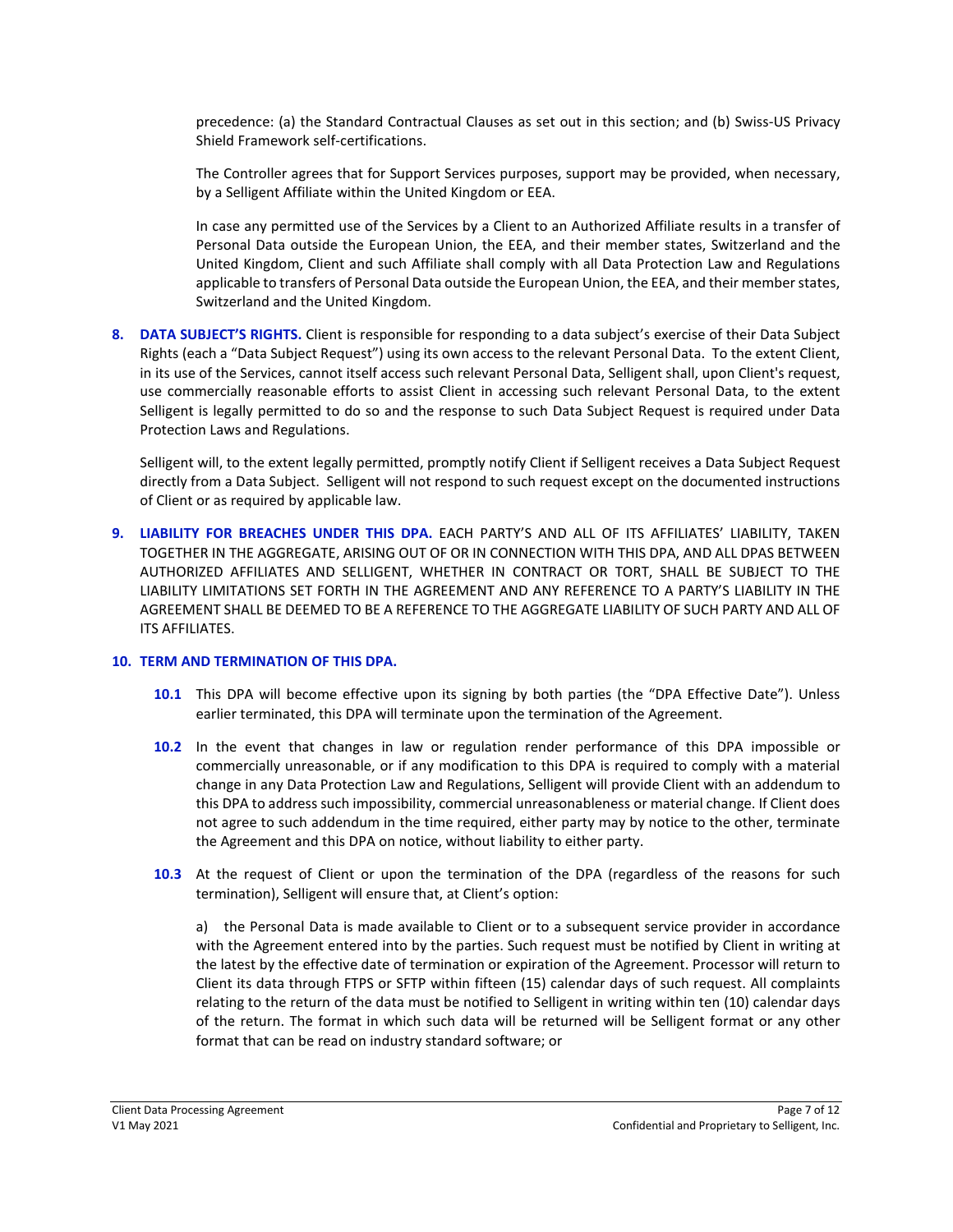b) destroy all of the Personal Data that has been provided to it, as well as all Personal Data it has Processed, to the extent allowed by applicable law and in accordance with the recognized standards for data destruction, and provide the Controller with written confirmation of such destruction.

- **10.4** After the termination of the DPA, Selligent will not retain any copies of the Personal Data, except for that relating to any agreed technical back-up procedures or to the extent legally required.
- **11. INFORMATION AND ASSITANCE.** Selligent will reasonably provide Client with the information and assistance necessary to allow Client (as Controller) to:

a) make notification of Personal Data Incidents to Supervisory Authorities and any other data protection governmental authorities with respect to Personal Data processed as a consequence of the Services;

b) take the appropriate technical and organizational measures to ensure the security and safety of Personal Data;

c) undertake data protection impact assessments or seek prior consultation with the data protection authorities; and

d) observe rights of data subjects according to section 8 of this DPA.

Selligent reserves the right to charge a reasonable administrative fee which shall be proportional to the effort required to provide Client with this information and assistance. Any such fee shall be communicated beforehand and shall not be set at a level which results in the fee working prohibitively with regard to Selligent's obligation to comply with the commitments in the first paragraph of this Section.

#### **12. MISCELLANEOUS.**

- **12.1** This DPA supersedes and replaces all prior and contemporaneous proposals, statements, sales materials or presentations and agreements, oral and written, with regard to the subject matter of this DPA, including any prior data processing addenda entered into between Selligent and Client. Except as specifically set forth in this DPA, all terms of the Agreement remain in full force and effect. In the event of any conflict or inconsistency between the content of this DPA and the Agreement, this DPA shall prevail.
- **12.2** None of the provisions of this DPA should prevent any party to be compliant with any applicable law or regulation. In the event of any conflict, the relevant provision of this DPA shall not be applied.

**IN WITNESS WHEREOF**, each of the Parties hereto, intending to be legally bound, has caused the Agreement to be executed by its duly authorized representative as of the date indicated below.

| <b>FOR SELLIGENT, INC.:</b> |  |
|-----------------------------|--|
|                             |  |
| Name: Karthik Kripapuri     |  |
| Title: CEO                  |  |
|                             |  |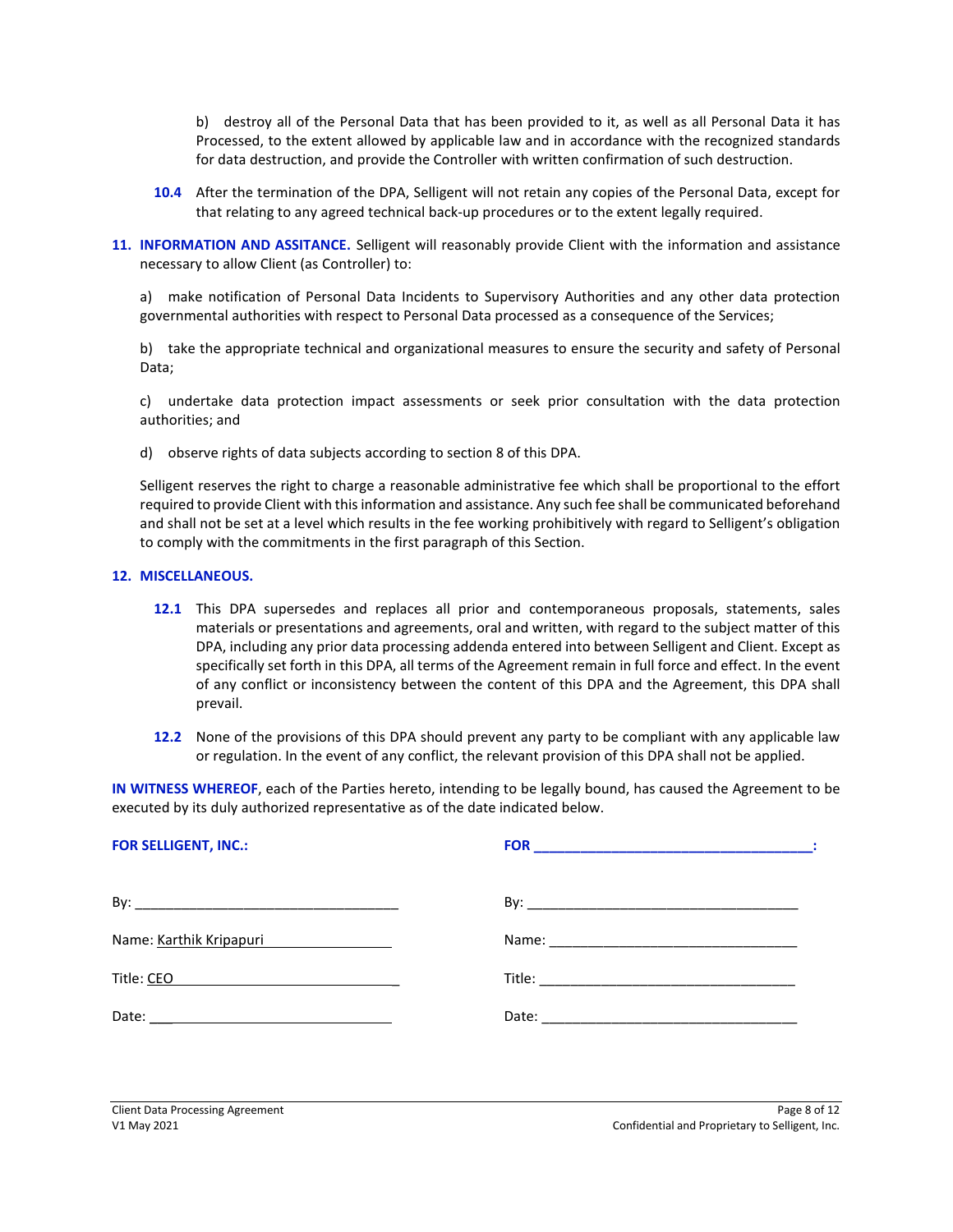# **Schedule 1 – Selligent Affiliates**

| <b>Selligent Benelux NV</b>                       |
|---------------------------------------------------|
| Kempische Steenweg 305 box 401                    |
| 3500 Hasselt (Belgium)                            |
| Belgian Crossroad Bank 0478.839.312               |
| <b>Selligent International SA</b>                 |
| Avenue de Finlande 2 box 2                        |
| 1420 Braine L'Alleud (Belgium)                    |
| Belgian Crossroad Bank 0652.992.518               |
| <b>Selligent France SA</b>                        |
| 20 Place des Vins de France RCS                   |
| 75012 Paris (France)                              |
| RCS Paris B 391 206 554                           |
| <b>Selligent GmbH</b>                             |
| Herzogspitalstraße 24                             |
| 80331 München (Deutschland)                       |
| HRB 197488                                        |
|                                                   |
| Selligent Iberica S.L.U                           |
| Caille Enrique Granados 86-88                     |
| Planta 3°                                         |
| 08008 Barcelona (España)                          |
| CIF B-66-577.669                                  |
| <b>Selligent Ltd</b>                              |
| Second Floor, 45 Folgate Street                   |
| London E1 6BX (United Kingdom)                    |
| Company Number: 06398867                          |
| <b>Selligent Italy</b>                            |
| Via Copernico 38                                  |
| 20125 Milano (Italia)                             |
| Register number 02763630346                       |
| <b>Selligent Inc</b>                              |
| 9 Lea Avenue<br>Nashville, Tennessee, 37210 (USA) |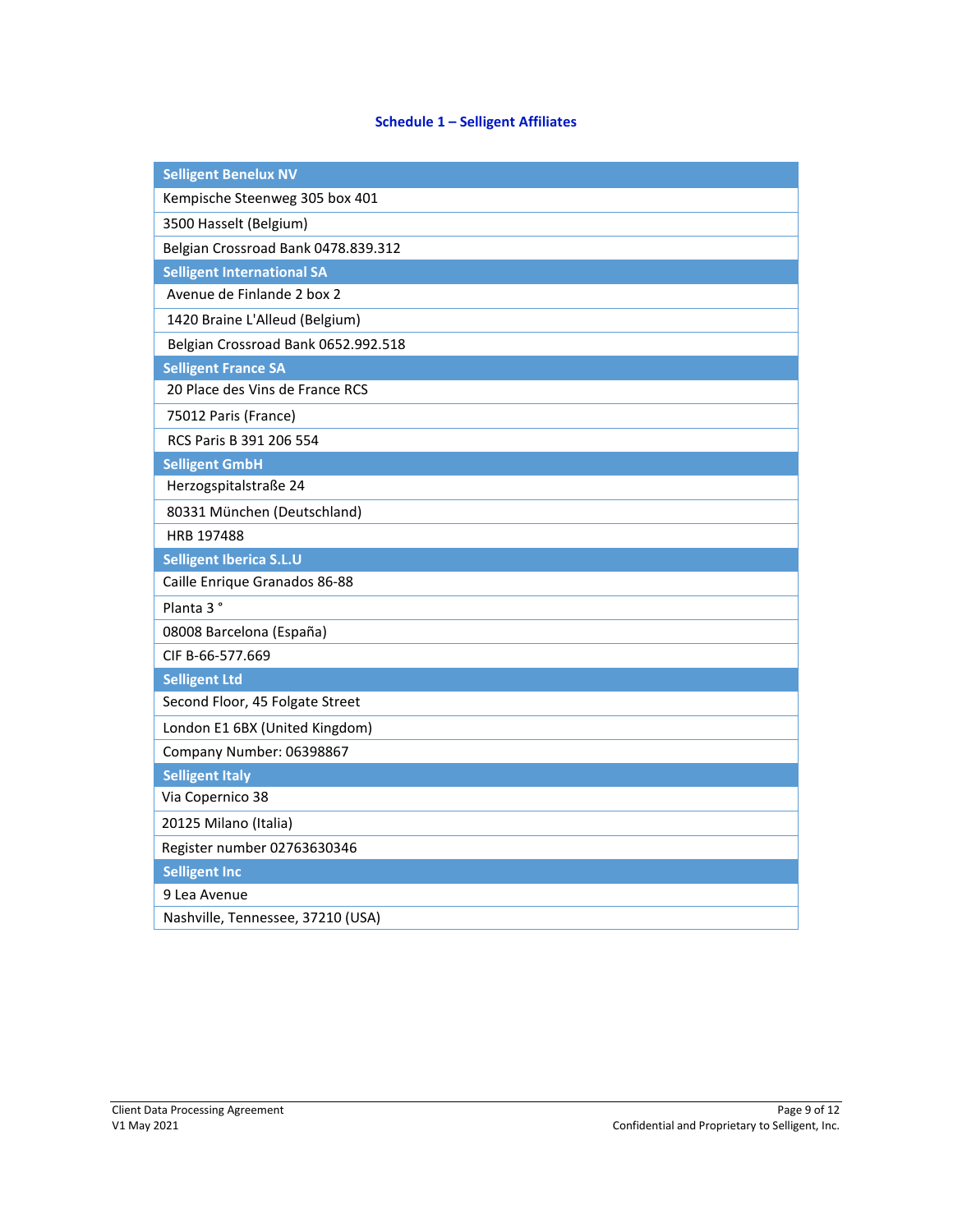#### **Schedule 2 – Details of Processing**

The Controller shall decide, in its sole discretion, what Personal Data is transferred to and stored on the Selligent Platform. While the Controller is responsible for deciding what data to submit, it typically may concern:

- The following categories of Data Subjects:
	- a) Prospects, Clients, Business Partners; and
	- b) Clients' users; and

**Note:** Information regarding children below the age of 16 and/or 13 years old, depending on applicable domestic privacy legislation, shall not be processed by the Controller on the Platform.

- •
- The following types of Personal Data:
	- a) Contact information including first name, last name, e-mail address;
	- b) Information that a Client or Prospect has entered in a form;
	- c) Other information relevant to customer surveys and/or offers;
	- d) Behavioral and navigation data, such as which sites of the controller or mails viewed, in what order and at which time; and
	- e) Analytical and profiling data.

As part of the Services under the Agreement, Selligent will provide Client with access to and usage of the Selligent Platform for the purpose of executing omnichannel campaign to engage both anonymous and identified consumers via e-mail, mobile, social, website optimization, call center, SMS, direct mail, in-store and other channels.

The nature of the processing includes uploading, creating and updating personal data, executing omnichannel campaigns to engage with data subjects through different channels, optimizing campaigns & customer experience and analytics.

The Processor merely provides services, usage concepts, data storage space and interfaces. The definition of the Services is described in the Agreement entered into between the Processor and the Controller.

Selligent's employees may have access to Personal Data to the extent necessary to perform the Services under the Agreement. This concerns typically SaaS Operations and DevOps teams, Support Services team, dedicated employees in charge of Client relationship who may consult the use of the Platform by the Client for the purposes of providing advices.

#### **Client DPO Information:**

| Name:          |  |
|----------------|--|
| Email Address: |  |
| Phone Number:  |  |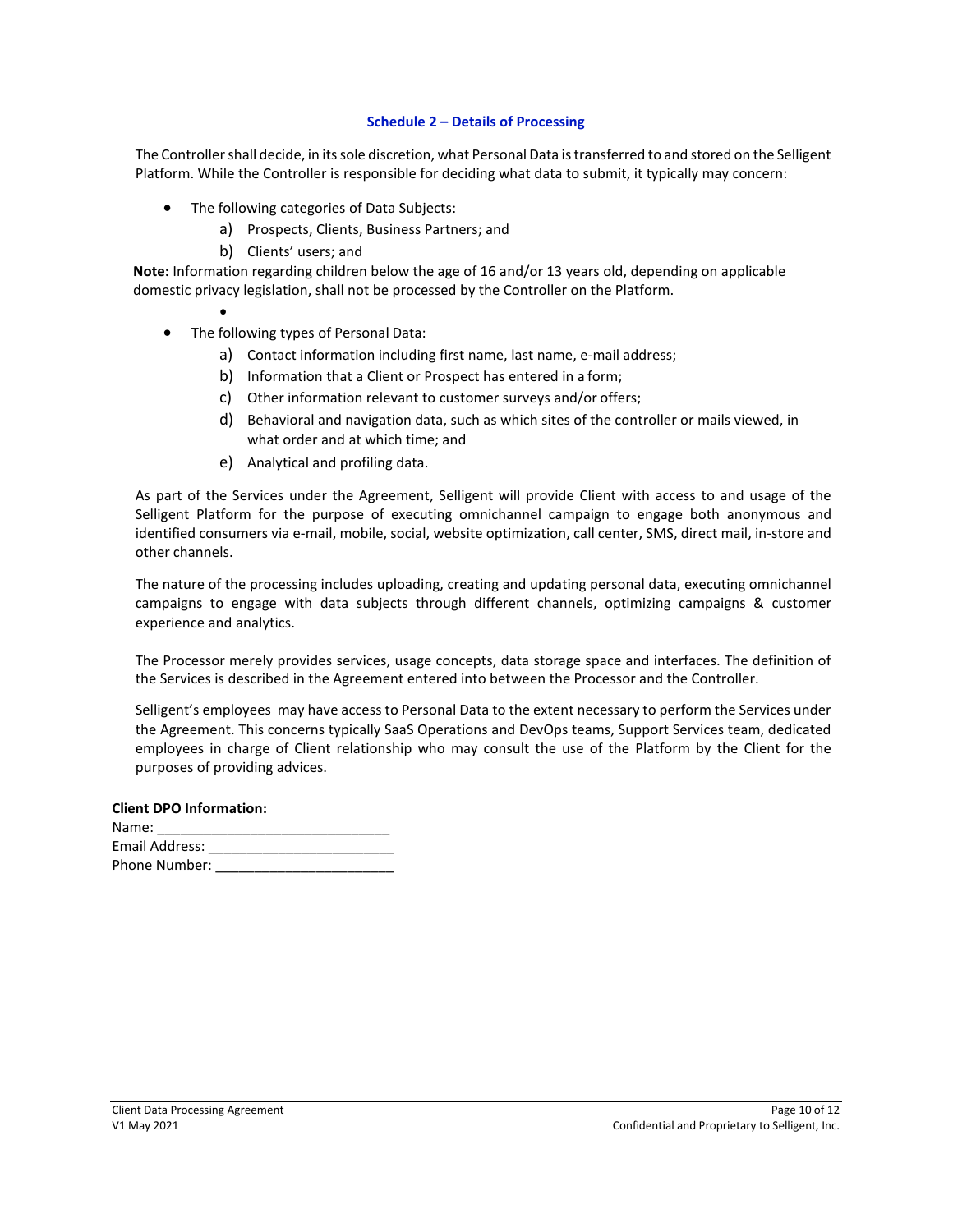# **Schedule 3 – Selligent, Inc. Certifications**

- a) ISO 27001
- b) ISO 27018
- c) EU-US and Swiss-US Privacy-Shield Framework Certifications